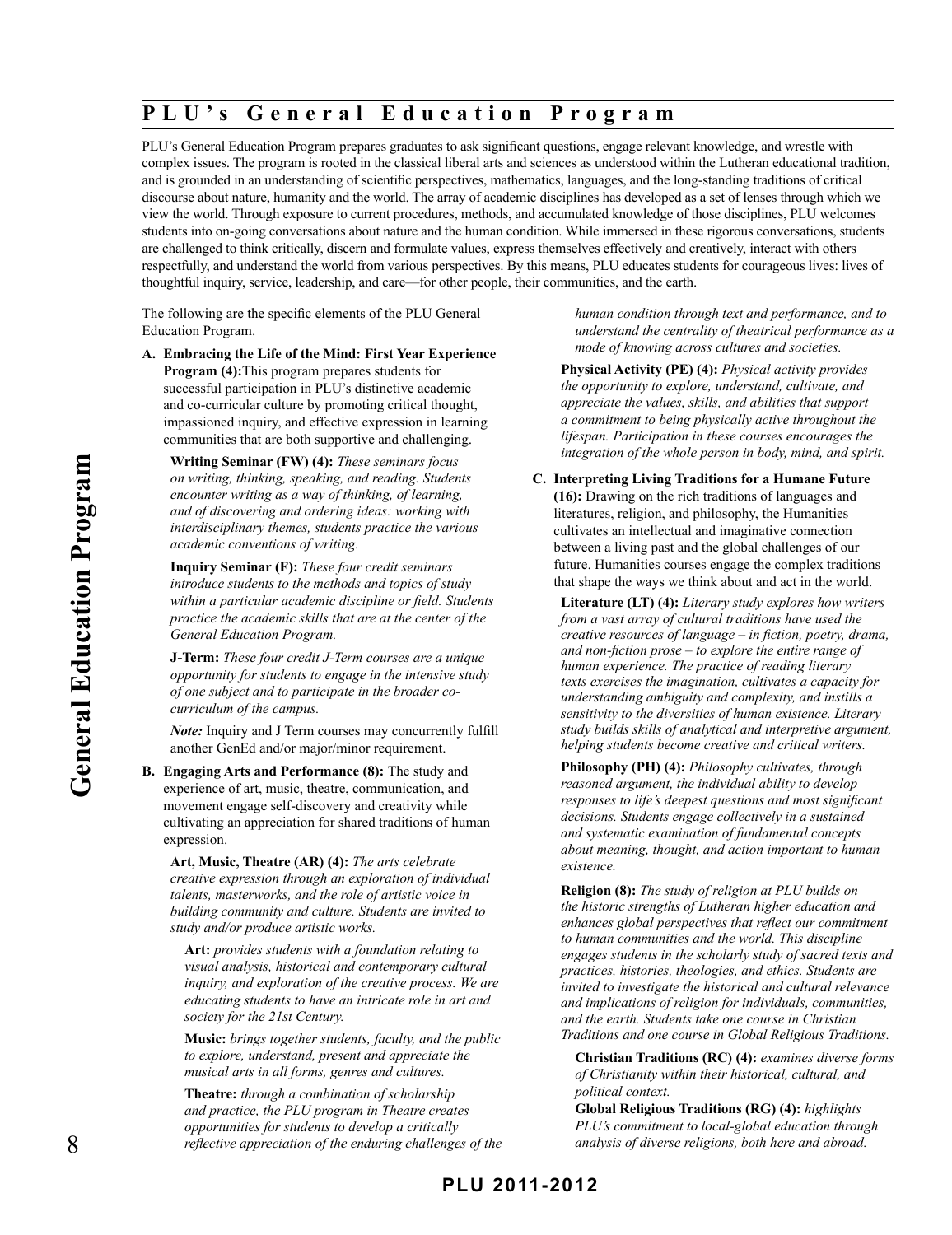**Language Study:** PLU encourages the study of a second language either on campus or through a study away program. Knowledge of a language other than one's own is a hallmark of a well-rounded liberal arts education, a pathway to global citizenship, a relevant skill in the global workplace, and a requirement for many graduate programs.

**D. Exploring Nature and Number (12):** These courses invite exploration of the natural world around and within us and provide expression of our human inclination to order what we see and to think in quantitative terms.

**Mathematical Reasoning (MR) (4):** *Study in mathematics sharpens the mind for lifelong service by developing a command of logical argument, abstract reasoning., pattern recognition, and quantitative analysis. The ability to work with quantitative information lies at the heart of informed citizenship in the twenty-first century; it opens the doors to many traditional and new careers; and it enables the individual to navigate in the increasingly complicated quantified world.*

**Natural Sciences, Computer Science, or Mathematics (NS) (4):** *The universe beyond the earth, the earth itself, living organisms, the details of molecules, atoms, subatomic particles – all can be awe-inspiring when we have information and know descriptive and mathematical relationships to explain them. To begin to gain an appreciation for this complex world and its relationships, students take one course from the following disciplines:*

*Biology: develops an understanding and appreciation for the unity and diversity of life and the integrative nature of biological science.*

*Chemistry: involves the study of matter at the atomic and molecular level. Concepts and tools of chemistry are used to study the composition, structure, reactivity, and energy changes of materials in the world around us.*

#### *Computer Science and Computer Engineering:*

*sharpens the ability to critically analyze problems and to precisely state the logic of their solutions, whether those solutions are embedded in machine code or neuron connections in an organic brain.*

*Geosciences: studies the Earth's features, processes, history, human resource use and its impact on the Earth, and geologic hazards and their impact on human societies.*

*Math: develops skills of logical argument, abstract reasoning, pattern recognition, and quantitative analysis necessary for wise citizenship in an increasingly quantitative twenty-first century.*

*Physics: investigates, at the most fundamental level, the structure of matter and the laws of nature at work in our universe.*

#### **Science and Scientific Method (SM) (4):** *Scientists*

*make observations and study the observations of others. They imagine explanations for what they observe (create hypotheses) and design experiments or other means to test those explanations. They sharpen and deepen their* 

*explanations based on the experimental results. This laboratory-rich course is an invitation to be a scientist for a while -- to learn to apply scientific thinking to solve problems.*

**E. Investigating Human Behavior, Culture, and Institutions (SO) (8)***:* The social sciences investigate individual and collective human behavior, and the history, development and variation of human culture and institutions. To assure exposure to a wide variety of social science concepts, theories, and methods, students must select at least two courses chosen from different disciplines.

*Anthropology: studies human cultural and biological similarities and differences from prehistory to the present.*

*Economics: studies human behavior, institutions, and policies with the objective of using limited resources efficiently.*

*History: studies variation and development over time and space within human societies, cultures, and institutions.*

*Political Science: studies power relations, within and between societies and other units of human organization.*

*Psychology: studies mental processes, brain, and behavior, and the relationships among them.*

*Social Work: studies the relationships among individuals, families, groups, communities and organizations to facilitate change and promote social justice.*

*Sociology: studies social structure and social interaction, and the social factors contributing to change in each.*

**F. Encountering Perspectives on Diversity (8):** Study of diversity promotes awareness that different cultural perspectives exist within our own society and around the world. This element of the program offers students critical tools for assessing values within a cultural context. Viewing our own values in the larger comparative context provides an opportunity for introspection that allows students to question values and arrive at informed commitments.

> **Alternative Perspectives (A):** *This element of the program creates an awareness and understanding of diversity in the United States, directly addressing issues such as ethnicity, gender, disability, racism, or poverty.*

**Cross-Cultural Perspectives (C):** *This element of the program enhances cross-cultural understandings through examination of other cultures.*

Students complete four credits from each of the two lines. The A-designated course may concurrently fulfill another GenEd or major/minor requirement. The C-designated course may concurrently fulfill another GenEd or major/ minor requirement.

**G. Producing and Presenting Culminating Scholarship: Senior Seminar/Project (SR):** A substantial project, paper, practicum, or internship that culminates and advances the program of an academic major. The end product must be presented to an open audience and critically evaluated by faculty in the student's field. These credits count in the major.

#### **Total Program Specific Semester Hours: 48**

General education matters for who you are and who you will become. We invite you to see the way in which this program intersects with your major and electives and prepares you for meaningful careers and courageous lives.

## **PLU 2011-2012**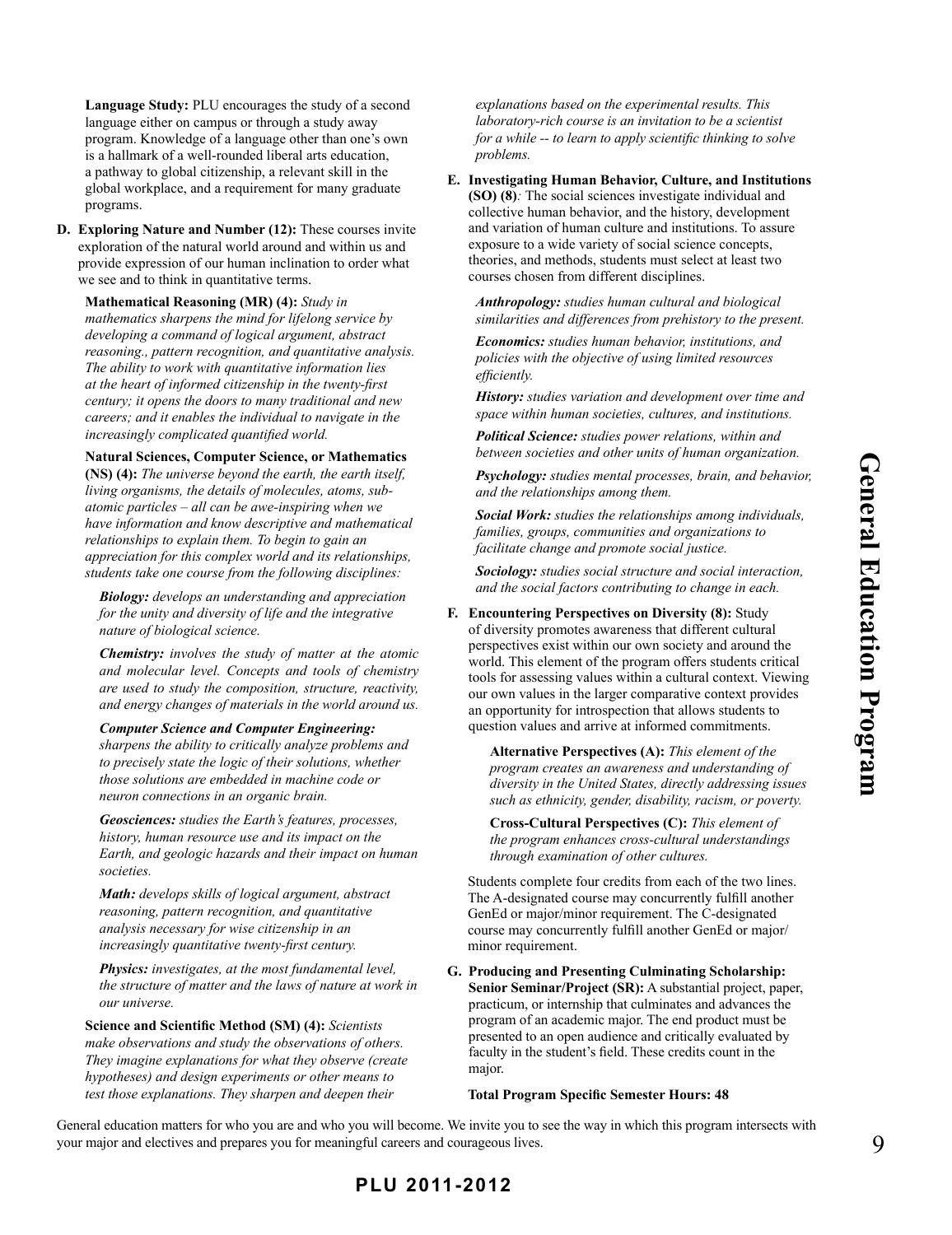# **Supplemental Information on the General E d u c a t i o n P r o g r a m E l e m e n t s**

All students must satisfactorily complete the General Education Program. No course used to satisfy one General Education Program element may be used to satisfy another except for the Encountering Perspectives on Diversity element. **Note:** Listed below are further specifications related to particular elements of the General Education Program (GenEd).

### **A. Embracing the Life of the Mind: First Year Experience Program (FW, F) (4):**

- Either the Writing Seminar or the Inquiry Seminar must be taken in the student's first semester.
- Both seminars must be completed during the student's first year at PLU.
- This element must be met by all students entering PLU with fewer than 20 semester hours.
- Credits earned by Advanced Placement (AP)-English and International Baccalaureate (IB)-English do not satisfy the Writing Seminar element, though the hours may be used for elective credit. Students with officially transcripted college writing courses, including those in Washington State's Running Start program, are eligible to enroll in the Writing Seminar for credit, or they may choose to use their previous credits to satisfy this element.

### **B. Engaging Arts and Performance (8):**

- **Arts, Music, Theatre (AR)** four semester hours from Arts, Music or Theatre are required.
- **Physical Education (PE)** four different physical education activity courses, of which one must be PHED 100. One hour of credit may be earned through approved sports participation (PHED 250).

## **C. Interpreting Living Traditions for a Humane Future (16):**

- **Literature (LT)** four semester hours from English or Languages & Literatures courses designated as meeting the element.
- **Philosophy (PH)** logic and critical thinking courses do not fulfill this element.
- **Religion (RC, RG)** students take one course in Christian Traditions and one course in Global Religious Traditions.
- **Transfer Students and Religion GenEd Element**  transfer students entering as juniors or seniors must take four semester hours from Christian Traditions (RC) unless presenting eight transfer semester hours of religion from another regionally-accredited college or university. Global Religious Traditions (RG) courses will not fulfill the General Education Program element in religion if transferring into PLU with a junior or senior standing.

### **D. Exploring Nature and Number (12):**

• **Mathematical Reasoning (MR) -** element may be satisfied by the completion (with at least a B average) of the equivalent of four years of college preparatory mathematics (through mathematical analysis, precalculus, or calculus or equivalent) in high school.

- **Natural Sciences (NS)** may or may not have a lab section.
- **Scientific Method (SM) requires a separate lab.**
- At least one course taken to fulfill the NS or SM element must be a physical or biological science.
- **E. Investigating Human Behavior, Culture, and Institutions (8)***:*
	- Two courses must be chosen from different disciplines.

## **F. Encountering Perspectives on Diversity (8):**

- Students must complete four semester hours from Alternative Perspectives and four semester hours from Cross-Cultural Perspectives.
- **Alternative Perspectives (A)** course may concurrently fulfill another General Education Program element or major/minor requirement.
- **Cross-Cultural (C)** course may concurrently fulfill another General Education Program element or major/ minor requirement.
	- The Cross-Cultural Perspectives element may be fulfilled by a foreign language course numbered 201 or above (not sign language) used to satisfy the entrance requirement, or completion through the first year of college level of a foreign language (not sign language) other than that used to satisfy the foreign language entrance requirement.
	- The Cross-Cultural Perspectives element may be fulfilled by participation in an approved semester-long study away program. Only January term study away courses that carry the C designator fulfill the Cross-Cultural Perspective.
- **Transfer Students** Transfer students entering as juniors or seniors must take one Encountering Perspectives on Diversity course (four semester hours) at PLU that can also simultaneously fulfill another GenEd element or major/minor requirement.

### **G. Producing and Presenting Culminating Scholarship: Senior Seminar/Project (SR):**

• With approval of the student's major department, interdisciplinary capstone course such as the Global Studies Research Seminar may fulfill this element.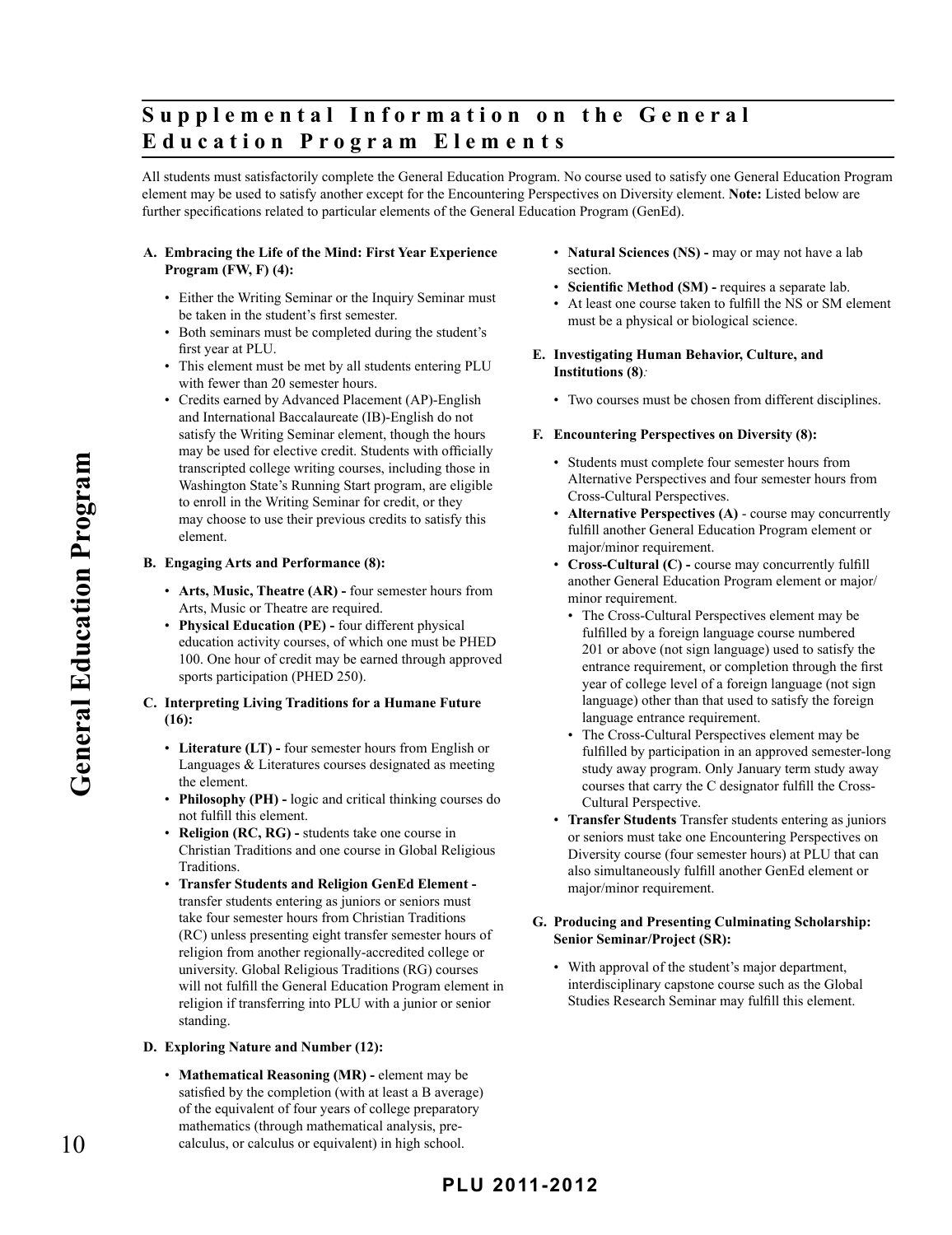# **International Honors Program**

**28 semester hours**

The International Honors Program (IHON) provides a select group of entering first-year students a challenging and creative alternative to the General Education Program, which reflects PLU's unique mission and emphasis upon the liberal arts. Consequently, IHON accounts for 32 of the 48 semester hours that are required by the General Education Program. Although just seven courses (28 hours), the program fulfills 32 semester hours due to the interdisciplinary nature of the program. Accordingly, students who have satisfactorily completed the Honors Program receive credit for the following: Art, Music, Theatre (4); Literature (4); Philosophy (4); Religion (8); Natural Sciences, Computer Science, or Mathematics (4); and Social Sciences (8).

International Honors students must complete the remaining 16 semester hours of the General Education Program prior to graduation from the university: First-Year Experience Program: Writing Seminar (4); Physical Activity (4); Mathematical Reasoning (4); Science and Scientific Method (4); and Encountering Perspectives on Diversity (Alternative Perspectives and Cross-Cultural Perspectives). Students must complete four hours from each of the Perspectives on Diversity lines and both may concurrently fulfill another GenEd/IHON or major/minor requirement; Senior Seminar/ Project (these hours count in the major). For a full description of IHON and for details about applying to the program, go to the International Honors Program section of this catalog.

# **Limitations: All Baccalaureate Degrees**

*(All credit hours referred to in listings of requirements are semester hours.)*

## **Total Required Hours and Cumulative GPA**

A minimum of 128 semester hours must be completed with a grade point average of 2.00 GPA. A 2.50 is required in the Schools of Business and Education and Movement Studies, plus the Departments of Economics, History, Languages and Literatures (Hispanic Studies) and Sociology and Social Work.

## **Upper-Division Courses: 40-hour rule**

A minimum of 40 semester hours must be completed from courses numbered 300 or above. Courses from two-year institutions are not considered upper-division regardless of subject matter parallels (and regardless of major/minor exceptions). At least 20 of the 40 semester hours of upperdivision work must be taken at PLU.

## **Final Year in Residence: 32-hour rule**

The final 32 semester hours of a student's program must be completed in residence at PLU. No transfer credit may be applied during a student's final 32 hours in a degree program. (Special programs such as 3–2 and semester and January term exchange study are excluded from this limitation.)

## **Academic Major: 8 hour rule**

A major must be completed as detailed by each school or department. At least eight semester hours must be taken in residence. Departments, divisions, or schools may set higher residency requirements.

## **Minimum Grades: Courses in the Major and Minor**

All courses counted toward a major or minor must be completed with grades of C- or higher and with a cumulative grade point average of 2.00 or higher in those courses. Departments, divisions, or schools may set higher grade requirements.

## **44-Hour Limit**

No more than 44 semester hours earned in one department may be applied to the B.A. or B.S. degrees.

## **Music Ensembles: 8-hour rule**

Non-music majors may not count more than eight semester hours in music ensembles toward graduation requirements.

## **Correspondence/Extension Courses: Limitations**

A maximum of 24 semester hours in accredited correspondence or extension studies may be credited toward degree requirements, contingent on approval by the Registrar's Office. Courses offered through correspondence, on-line, distance learning, or independent study are not accepted to fulfill the General Education Program elements in Language, Literature, Philosophy or Religion.

## **Community College Courses: 64-hour rule**

A maximum of 64 semester hours will be accepted by transfer from a regionally-accredited community college. All community college courses are transferred as lower-division credit.

## **Physical Education Courses: 8-hour rule**

No more than eight of the one-semester hour physical education activity courses may be counted toward graduation.

# **College of Arts and Sciences Requirement**

In addition to meeting the entrance requirement in foreign language (two years of high school language, one year of college language, or demonstrated equivalent proficiency), candidates for degrees from the College of Arts and Sciences (B.A., B.S., B.A.P.E. [excluding B.A.P.E. with certification], and B.S.P.E. degrees) must meet Option I, II, or III below. Candidates for the B.A. in English, for the B.A. in Education with a secondary teaching major in English, for the B.A. in Global Studies, and for election to the Areté Society must meet Option I.

Candidates for a B.A. in History or Music must meet College of Arts and Sciences requirement (Option I, II). Music majors take a non-music arts elective in either visual art, theatre or dance.